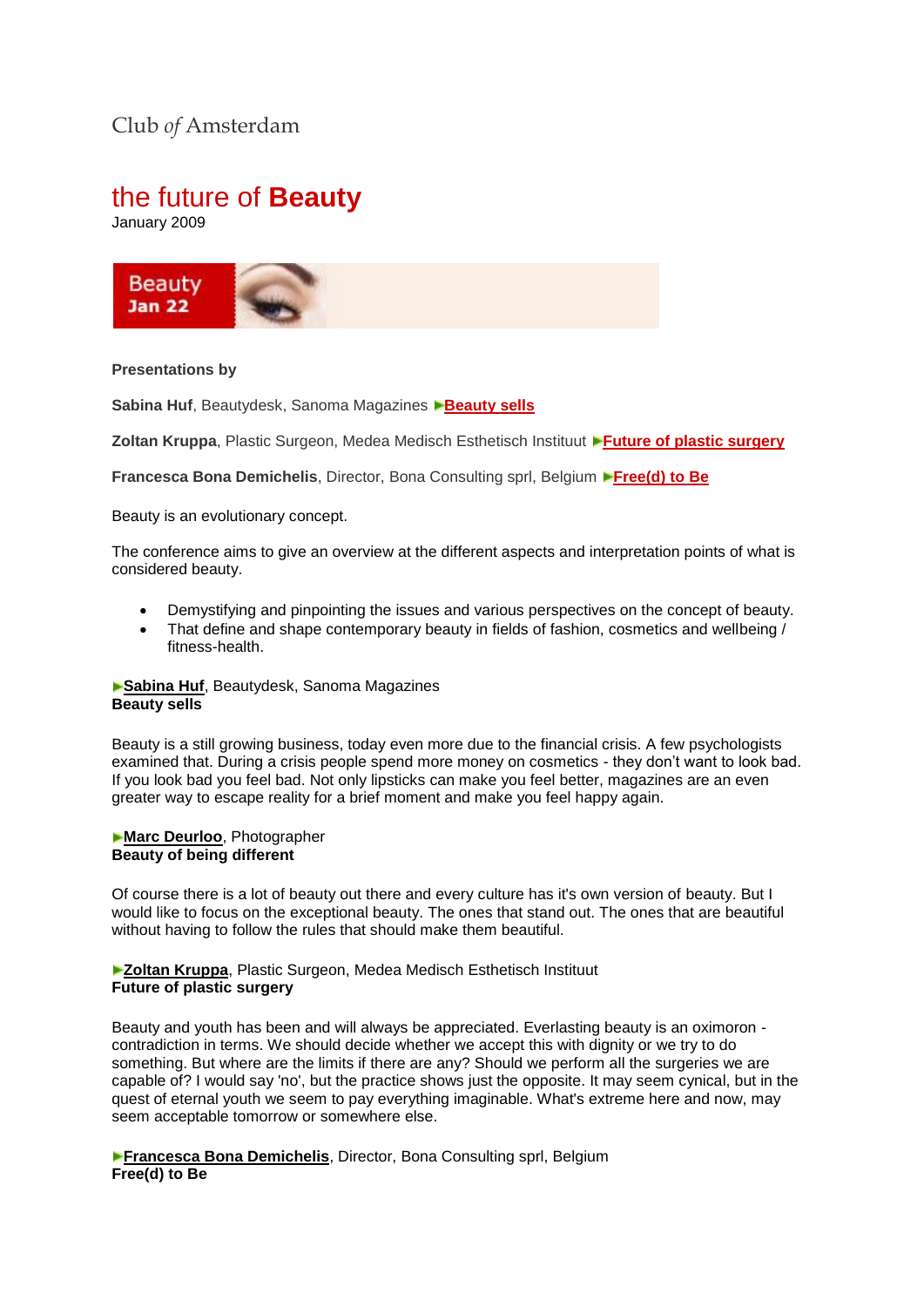There is a new concept of beauty, a new freedom concerning ourselves. Are we ready for the challenge represented by customers more creative and more aware of themselves as a whole?

**19:00** - 20:00 **Introduction** by our Moderator **[James Veenhoff](http://www.clubofamsterdam.com/event.asp?contentid=783#moderator)**, Programme Director, Amsterdam International Fashion Week, Partner, Fronteer **Strategy** 

**Part I:**

**Sabina Huf**, Beautydesk, Sanoma Magazines **Beauty sells** 

**Marc Deurloo**, Photographer **Beauty of being different**

**Zoltan Kruppa**, Plastic Surgeon, Medea Medisch Esthetisch Instituut **Future of plastic surgery**

**Francesca Bona Demichelis**, Director, Bona Consulting sprl, Belgium **Free(d) to Be**

20:00 - 20:30 Coffee break with drinks and snacks.

20:30 - 21:15 **Part II:** Open discussion



**Sabina Huf** Beautydesk, Sanoma Magazines

After a 4 years study at the Royal Academy of Arts in The Hague, Sabina started her career as a fashion stylist for Elle Magazine. She also worked for Elle Girl, and stood at the cradle of a few more magazines like Red en Shop magazine. In 2003 she started to produce beauty editorials and her love for beauty was born.

For tree years now she's working for Sanoma Magazines where she was beauty editor for Viva en Celebrity magazine. At the moment she is chief of a pilot called Beautydesk, to find out if it's possible to serve more titles with editorial pages on Beauty. [www.sanoma-magazines.com](http://www.sanoma-magazines.com/)

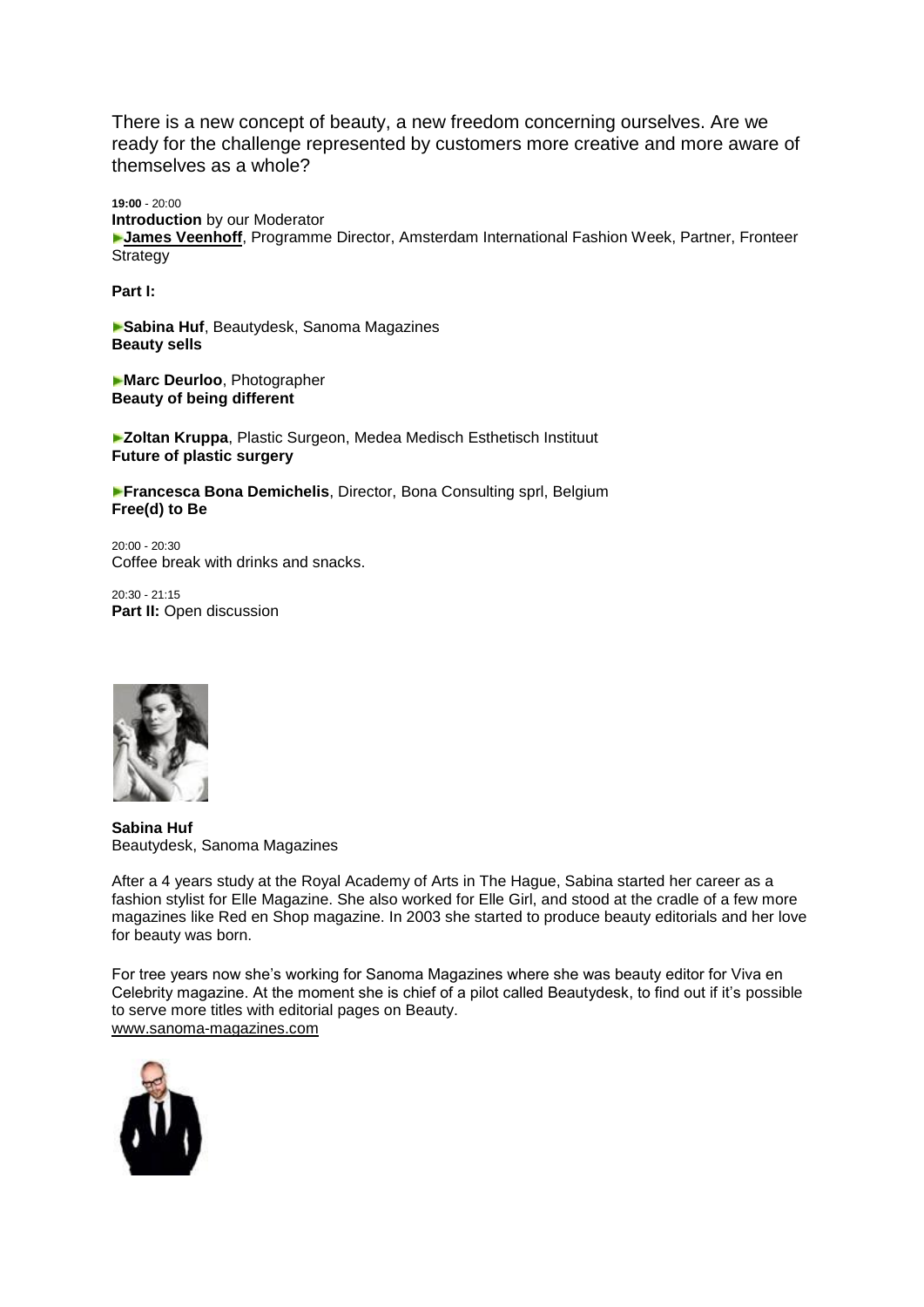### **Marc Deurloo**

Photographer

Marc Deurloo was born in a small rural town in the northwestern part of the Netherlands and dreamt for a long time of becoming a ninja. After he found out that it was impossible for a young Dutch boy to become a ninja he started to focus on the other thing he was good at, telling stories through photography. He became a photographer. He started studying on the famed Royal Arts Academy in The Hague and decided to quit when he thought he learned enough. After his academic period he started to discover the work that was out there and first focused on portraits. He works with the concept that a portrait is a self-portrait of the photographer with the help of the portrayed. He got lot's of famous Dutch artists in front of his camera and after having shot portraits of some of the Netherlands best fashion designers they asked him to also do fashion shoots. With the opportunity to show his stories on more pages than the portraits would allow him and thus tell bigger and more complicating stories, he jumped into the fashion scene. Marc gets a lot of his inspiration from the street. While living in Amsterdam he saw how all the different cultures collide and create a new one. Marc wants to combine elements of different worlds and create a new world. His world with his views on life and on how people should live. Marc likes to give either a realistic image which could be shot right around the corner five minutes ago or a strangely colored over the top image of what definitely could not happen in a realistic world. To complete the biography, Marc works for really really really a lot of magazines and does cool work for designers and big companies! [www.marcdeurloo.nl](http://www.marcdeurloo.nl/)



**Zoltan Kruppa** Plastic Surgeon, Medea Medisch Esthetisch Instituut

Studies:

1984-1990 University of Szeged, Hungary, Faculty of Medicine summa cum laude 1994 specialization in general surgery 1999 specialization in plastic surgery 2001 EBOPRAS European exam in plastic surgery, Graz, Austria Workplaces: 1990-1997 Dept of Surgery County Hosp. Salgótarján Hungary 1997-2005 Dept of Head and Neck Surgery and Plastic Surgery, National Institute of Oncology, Budapest, Hungary 2000-2005 AURA International Cosmetic Surgery Center, Budapest, Hungary 2005-2008 Medea Medisch Esthtetisch Instituut Amsterdam, Netherlands 2007-2008 Dept of Plastic Surgery, OLVG, Amsterdam, Netherlands Field of interest: Breast surgery, breast augmentation, breast reconstruction **Microsurgery** Lipofilling [www.medea-esthetiek.nl](http://www.medea-esthetiek.nl/)



**Francesca Bona Demichelis** Director, Bona Consulting sprl, Belgium